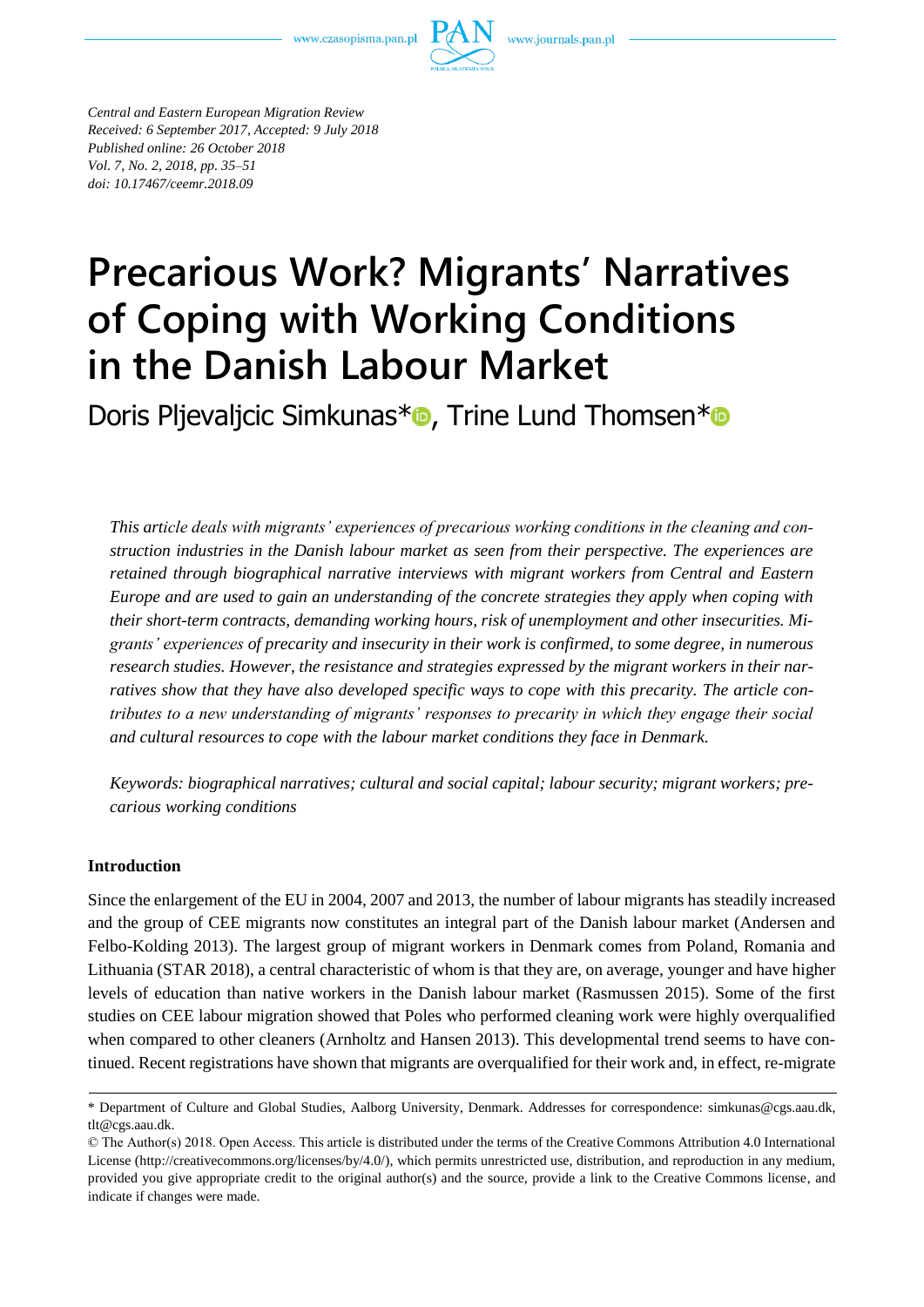after several years of work, no longer to return to Denmark (DST 2018). Although the Danish labour market is generally more regulated and possibly less 'precarious' when compared to other European countries (Refslund 2016), precarity can still be found in specific groups more than in others in the Danish labour market, particularly in migrants' employment (Rasmussen, Refslund, Sørensen and Larsen 2016).

When looking at the different industries in Denmark, statistics show that the cleaning and construction industries employ significant numbers of CEE workers compared to other industries (STAR 2018). Additionally, the figures show that there is a segmentation of workers within semi-skilled and unskilled jobs like cleaning, where many migrants – and a significant proportion of female CEE migrants – are employed (DST 2017). The segmentation of migrants into specific industries in the labour market prevents their full inclusion in the society and socialisation with national workers (Caro, Berntsen, Lillie and Wagner 2015). It also contributes to the deskilling, in particular, of highly educated migrants. Simultaneously, migrants can also be exposed to different uncertainties in their work. For instance, part-time employment in the cleaning industry can result in no job-seekers' allowance or no unemployment benefits for the cleaners, who have to have full-time jobs in order to be covered by the unemployment benefits system. Construction work is, on the other hand, mostly based on time-limited and seasonal contracts. The uncertainty related to switching between time-limited deals in the construction industry can sometimes result in irregular or non-existent contracts and impact on the worker' rights and access to social benefits. For example, posted workers from CEE countries have been observed to have very flexible and long working days and lower wages when compared to native workers (Arnholtz and Hansen 2013). These different factors regarding their working conditions increase the workers' insecurity and opportunities for stable employment.

A closer look at the diversity within the group of workers from CEE countries reveals both similarities and differences in their work experiences in the construction and cleaning sectors. The migrants' narratives refer to the more formal aspects of work precarity that hinder the attainment of capital. These aspects can be operationalised as low earnings, a lack of prospects in work (job security or opportunities for advancement), a lack of quality working time (control over hours of work), a lack of intrinsic job quality (skill use, pleasant social environment), many physical and environmental risks and an overly fast pace of work (Broughton, Green, Rickard, Swift, Eichhorst, Tobsch and Tros 2016). In order to ensure greater nuance when considering the individualised experiences of precarity, this article looks at the management of precarity and its connection to individuals' social and cultural resources or capital. Capital can, from a Bourdieusian perspective, be considered to facilitate higher salaries, reduce intra-ethnic rivalry and provide more knowledge about workers' rights (especially working hours). Intra-ethnic rivalry is understood as migrants' differing views on how to protect their ability to gain political, cultural, social and economic properties (Caspersen 2008), which sometimes results in conflicts between co-ethnics. This study also highlights how unequal pay can create power struggles and insecurity within the cleaning and construction sectors.

Despite the many issues that can occur, migrants see themselves as somewhat well-adapting individuals who are capable of managing several of the above-mentioned precarities. CEE migrants' experiences of precarity in their work are explored through their understanding of their work-life strategies and their ways of coping within the two specific sectors – cleaning and construction. The article seeks to answer the following research question: *How do CEE migrants experience, and cope with, their working conditions in the Danish labour market and the cleaning and construction sectors?* The purpose of this article is to provide a nuanced scope of CEE migrants' working conditions by giving them a 'voice in the debate'. By letting the migrants tell their own stories and recount their work-life experiences, it becomes possible to obtain unique information about their work and how it affects their decision-making and coping strategies.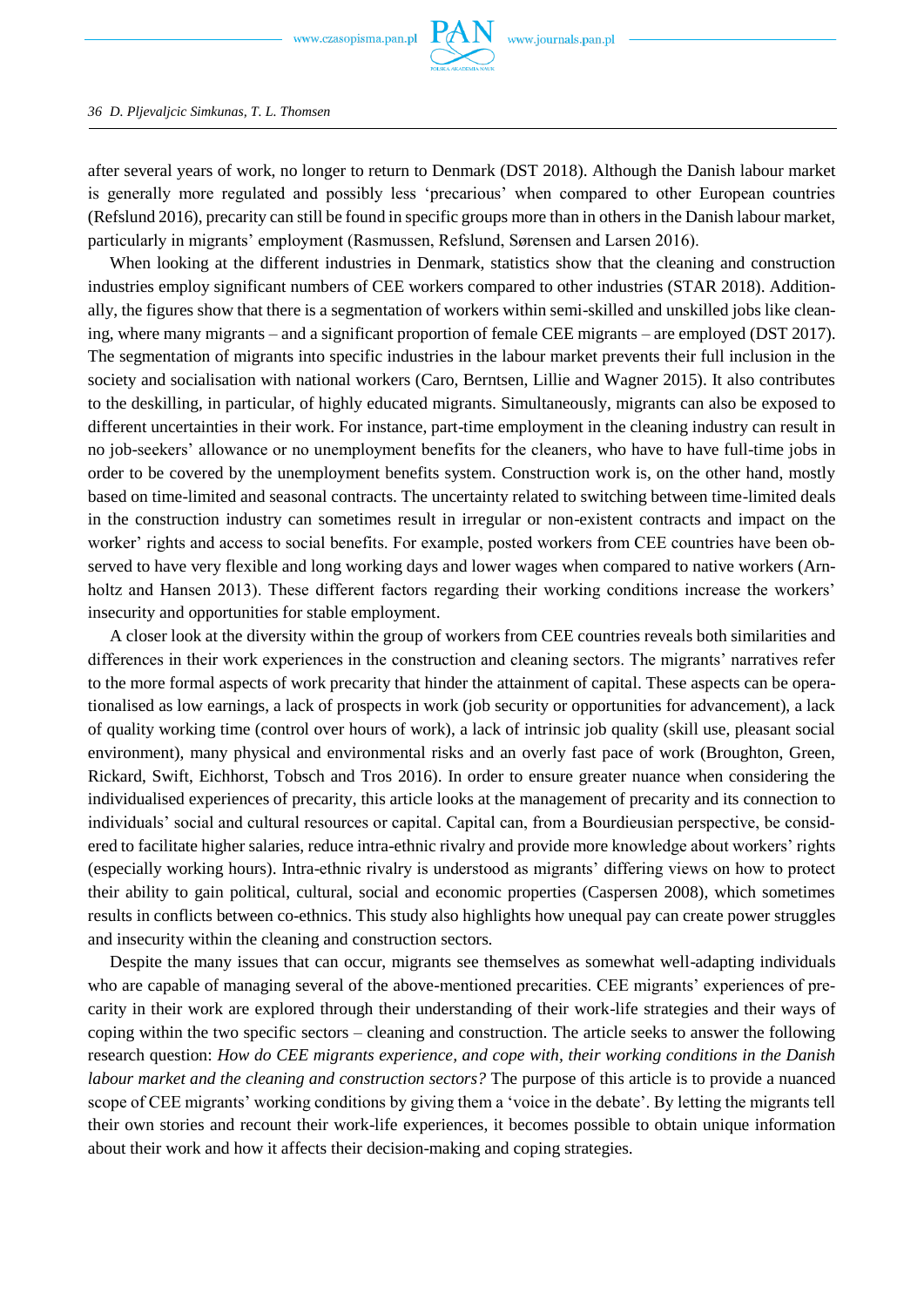# **Framing the issues – precarious work and precarious lives**

'Precarious work' has emerged as a term and concept in the wake of globalisation and the neoliberal development of Western societies. 'A precarious era' reflects the global change in the economy and the insecure working conditions of people who mainly have temporary contracts, less employment security and unstable incomes (Rodgers 1989; Standing 2011). In the post-industrial phase, and particularly in the 1970s, precarious work was used to describe what happened as a result of the phasing out of permanent employment or standardised contracts (Neilson and Rossiter 2008). These developments were both experienced by workers and statistically measured regarding the temporality of work and a demand for higher flexibility in working hours (Doogan 2009, 2015). Kalleberg (2011) described developmental trends in Europe and America and observed that certain groups were more vulnerable to precarious work situations than others – for example, the low-skilled, low-paid temporary workers in the secondary labour market. Researchers have in many cases investigated the prevalence of precarious living conditions in specific vulnerable groups who are exposed to uncertainty in housing, health and (an undocumented) status or citizenship. Migrant groups are observed to lack control over these dimensions and events in life (Massey, Durand and Pren 2016; Shier, Graham, Fukuda and Turner 2016). The 'precarious lives' of migrants are therefore made up of uncertainties in living and working conditions (Vallas 2015) and of social inequality (Alberti, Holgate and Tapia 2013; Anderson, Ruhs, Rogaly and Spencer 2006; Ciupijus 2011; Lewis, Dwyer, Hodkinson and Waite 2015).

Precarity is also believed to create fewer rights for equal wage levels in specific groups, and for individuals of a certain age, gender, ethnicity and class, who are more disadvantaged in specific working contexts (Lewis *et al*. 2015; McDowell 2015; McDowell, Batnitzky and Dyer 2009; Waite 2009) – for example, those experiencing social inequality based on some of the intersecting social categories (Crenshaw 1989). More vulnerable groups in society are at risk of doing precarious work. Precarity takes different forms and, in some countries, female workers, older workers, trainees, working students and others are observed to be in a more precarious situation than migrant workers (McKay, Jefferys, Paraksevopoulou and Keles 2012). However, multiple and intersecting categories and statuses of workers can create fewer opportunities for stable employment, and not necessarily in a clear-cut way.

'Precarious work' has, in some ways, become associated with workers from CEE countries because they are believed to be more 'willing to work for lower wages', to perform 'dirty', dangerous and demeaning (3D) jobs and otherwise be exposed to precarious working conditions. Labour migration from CEE has been a central topic across Europe (Burrell 2009; Black, Engbersen, Okólski and Pantîr 2010; Hviid and Flyvholm 2010) but more research is needed in order to unravel the migrants' capability to change their working lives and conditions in a Danish context.

## **Methodological approach**

The methodological approach is based on biographical narrative interviews that focus on how people create their life stories. A crucial aspect of this method is to look at how individuals' life stories are influenced by the societal context of which they are a part – such as situations, relationships and events. Past situations are applied to cope with the present as well as to plan for the future (Hoerning 2006). In biographical narratives, it is possible to analyse 'life histories' as past experiences that seem relevant to current life situations (life chances) and by looking at how these events affect the future intentions (life planning) and current actions of the individual. Methodologically, migrants are assumed to be able to take control of their lives, in light of the changes they face in a new society.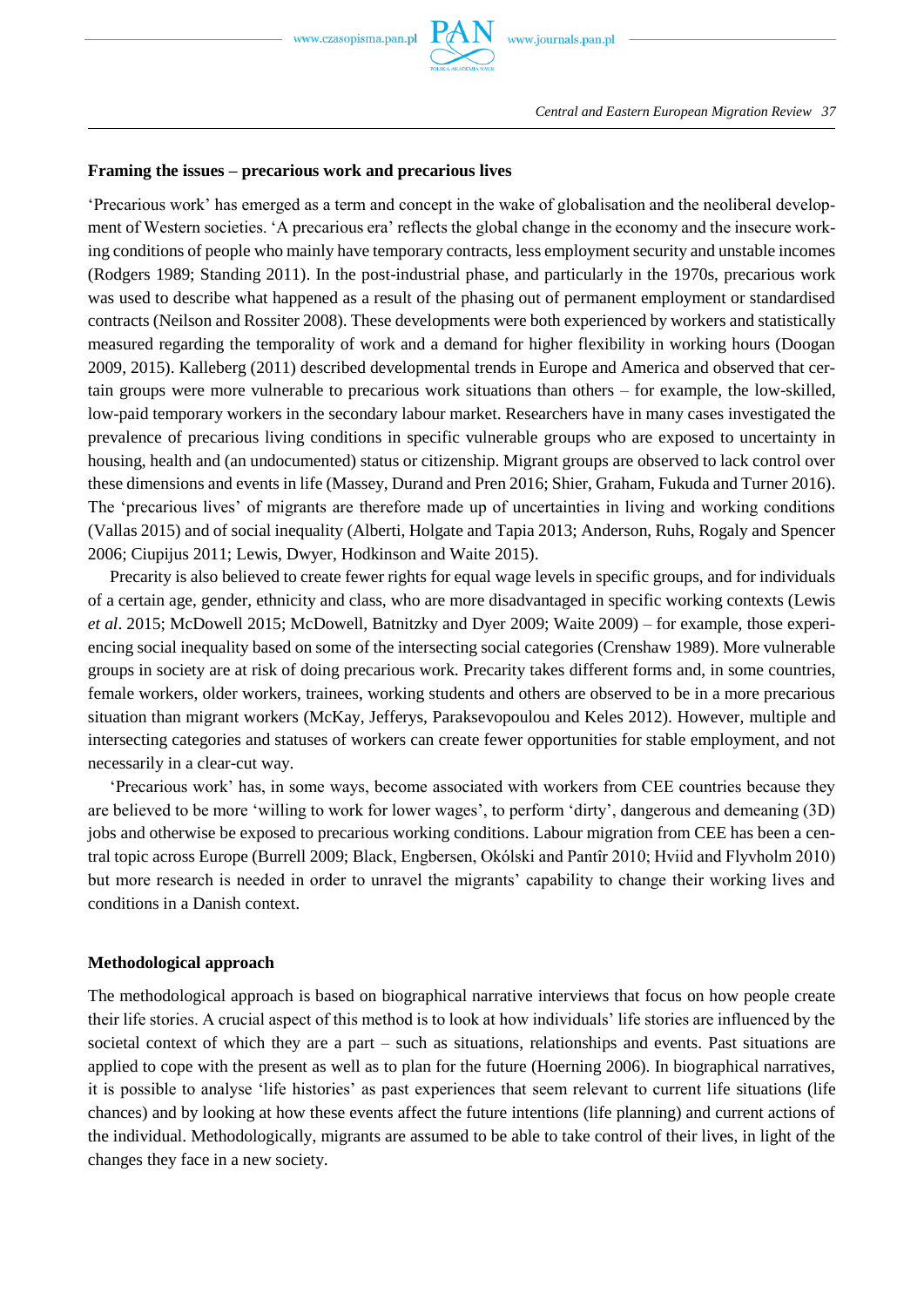

#### *38 D. Pljevaljcic Simkunas, T. L. Thomsen*

The empirical approach was based on ethnographic principles of engagement, participation, empathy and observation (Bryman 2016). This starting point has been crucial for collecting informants in the field. During the research process, participant observations were carried out in clubs and organisations, Facebook groups, church assemblies, voluntary associations, workplaces, the trade union and other events in urban life for migrants and newcomers. The sampling created acquaintances of a more personal nature and, on a couple of occasions, the researcher gained an 'insider role' through her Polish background. As such, all the interviews with Polish migrant workers were conducted in their mother tongue. Other interviews were either conducted in English or with the use of an interpreter, who helped out with two of the interviews with Romanian workers. Each interview lasted between 1 and 3.5 hours, with those conducted in Polish having the best narrative and communicative flow. Although linguistic and cultural understanding facilitated communication during the interviews, access to the field through ethnographic methodology was crucial for good dialogue and the quality of the data. A couple of interviews were also conducted in focus groups of two to five people, where they discussed their general experiences of work, migration, Danish society and the labour market, their family and other social relations. These interviews led to the emergence of several short stories and one or two individual biographical aspects; however, in return, additional topics were discussed on a group level, including the issue of work precarity.

The selection of informants for the study of migrants' work experiences in the cleaning and construction sectors in Denmark reflects gender segregation in the two separate types of occupation, the former being mostly undertaken by females and the latter only by males. The cleaning industry has, however, become more diverse in terms of gender (Lichtenberg and Juul 2016). The choice of incorporating the two sectors was not intended as a comparative case study but, rather, as a strategy for accessing both male and female migrant workers for the interviews. However, the differences and similarities in the working conditions can still be analysed as industry-specific. The focus in this study is on the individual migrants' work-life experiences and coping strategies, which entails a significant proportion of intersections between many factors. An intersectional approach to the analysis is pursued in order to capture the complexity of social categories (characteristics) and differences in the studied field. Table 1 sets out the characteristics of the various interviewees.

| $N=41$                 | Gender                  | Age                                                     | <b>Nationality</b>                                                                       | <b>Marital status</b><br>and children                                      | <b>Education</b>                                                                                                                                                                                                              | <b>Residence</b><br>(regions)                                           |
|------------------------|-------------------------|---------------------------------------------------------|------------------------------------------------------------------------------------------|----------------------------------------------------------------------------|-------------------------------------------------------------------------------------------------------------------------------------------------------------------------------------------------------------------------------|-------------------------------------------------------------------------|
| Construction<br>$N=21$ | Male: $21$<br>Female: 0 | $21 - 30:5$<br>$31-40:10$<br>$41 - 50:5$<br>$51 - 60:1$ | Romanian: 6<br>Polish: 14<br>Czech: 1                                                    | Unmarried: 11<br>Married: 10<br>Married/<br>unmarried with<br>children: 11 | Vocational education<br>and training: 15<br>Short further education<br>$(1-3 \text{ years})$ : 1<br>Medium cycle further<br>education $\frac{3!}{2-5}$<br>years): $2$<br>Long further educa-<br>tion (minimum 5)<br>years): 3 | North Jutland: 8<br>Funen: 13                                           |
| Cleaning<br>$N=20$     | Male: 5<br>Female:15    | $21 - 30:14$<br>$31 - 40:5$<br>$41 - 50:1$<br>$51-60:0$ | Romanian: 3<br>Polish: 10<br>Lithuanian: 2<br>Latvian: 1<br>Hungarian: 2<br>Slovakian: 2 | Unmarried: 11<br>Married: 9<br>Married/<br>unmarried with<br>children: 9   | High school educa-<br>tion: 1<br>Short further education<br>$(1-3 \text{ years})$ : 2<br>Medium cycle further<br>education $\frac{3!}{2-5}$<br>years): $11$<br>Long further educa-<br>tion (minimum 5)<br>years): $6$         | North Jutland: 13<br>Central Jutland: 1<br>South Jutland: 1<br>Funen: 5 |

**Table 1. Outline of the interviewed individuals characteristics**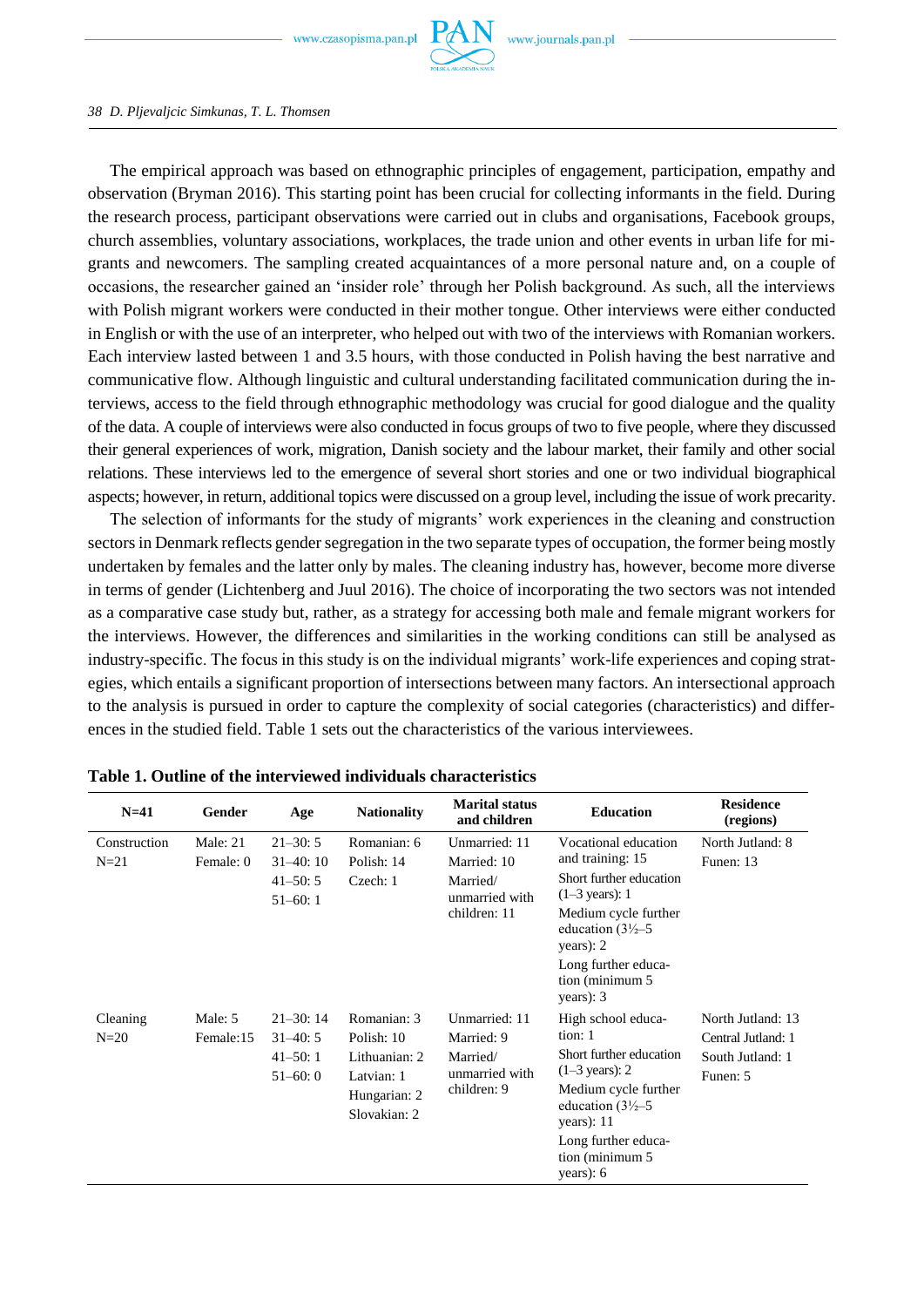

The majority of those undertaking cleaning work had relatively high educational backgrounds and qualifications obtained in their countries of origin. Approximately half of the interviewed cleaners were either studying at a university or a university college, while the other half had the sole status of migrant workers. Nevertheless, these workers also expressed a strong desire to educate themselves, mainly through vocational and Danish language courses. Regarding the construction workers in the sample, the majority had vocational and technical training. In addition, they could be characterised by a lesser degree of association with the country of destination, Denmark, because most were employed on seasonal contracts of 3–4 weeks' duration, with 1 week in their home countries. The country of destination was their primary place of residence, however, and commuting had become a way of life for many of them.

In order to conduct a more in-depth analysis, it will be based on 10 of the 41 interviews. These 10 are chosen because they are exemplary and represent the variety of themes and issues also presented in the other interviews. They therefore also represent specific patterns found in the whole sample. The study is also based on an abductive approach, which takes the point of departure in the empirical data without having any particular theory in mind but, at the same time, acknowledges that theory is needed to explain the findings (Peirce 1979).

## **Precarious work and coping strategies – a theoretical framework**

The conceptual framework used in the analysis of the biographical narrative interviews in this study includes Guy Standing's (1999, 2011, 2014) conceptualisation of precarious working conditions. This approach was chosen because Standing's interpretation of precarious work matches the narratives of the CEE migrants and their work-life experiences. Following the migrant experience of working in Denmark, the study focuses on how they cope with the conditions under which they work. In this regard, Pierre Bourdieu's (1986a, b, 1994) conceptualisation of capital (Bourdieu, 1986a, 1986b, 1994) – economic, cultural and social – is also essential for the action taking place and the space of action that is available to the CEE migrant workers in the labour market.

Generally, migrants do not have precarious employment unless multiple aspects of precarity are prevalent and correlate with jobs in lower positions, where there are few opportunities to enter high-status occupations or middle-status craft occupations (Standing 2011). Status loss and frustration are therefore also more apparent in precarious employment where migrants can suffer from a lack of recognition of their higher formal educational skills and may settle for lower-level jobs. A worker also lacks control in precarious work, missing out on career and skill-development opportunities, and lacking control over their working hours, work intensity, production and the equipment they can use (Standing 1999, 2011, 2014). Furthermore, precarious work situations might prevent the formation of solidarity in the labour community; e.g. the sense of cohesion and community spirit in work, especially for migrants with temporary contracts and unstable employment. Instead, it is likely to be the opposite: it might induce a sense of alienation, competitiveness and instrumentality in work. Since the 'precariat' lacks some control in work, he or she is not necessarily constrained in all aspects and might be able to cooperate and negotiate wage hours, work pace or other aspects of employment. However, the combination of several aspects and the individual's characteristics and biography can create a sensitivity towards precarity. Meanwhile, all securities are significant and apparent in precarious work, though individuals might not value them all equally (Standing 2011). Precarious conditions can, however, exist when particular types of security are missing and when they have a considerable impact on the migrant's well-being and stability in life. Standing (2011) outlines seven types of labour security which clarify those circumstances in one's working life which can be missing. These are: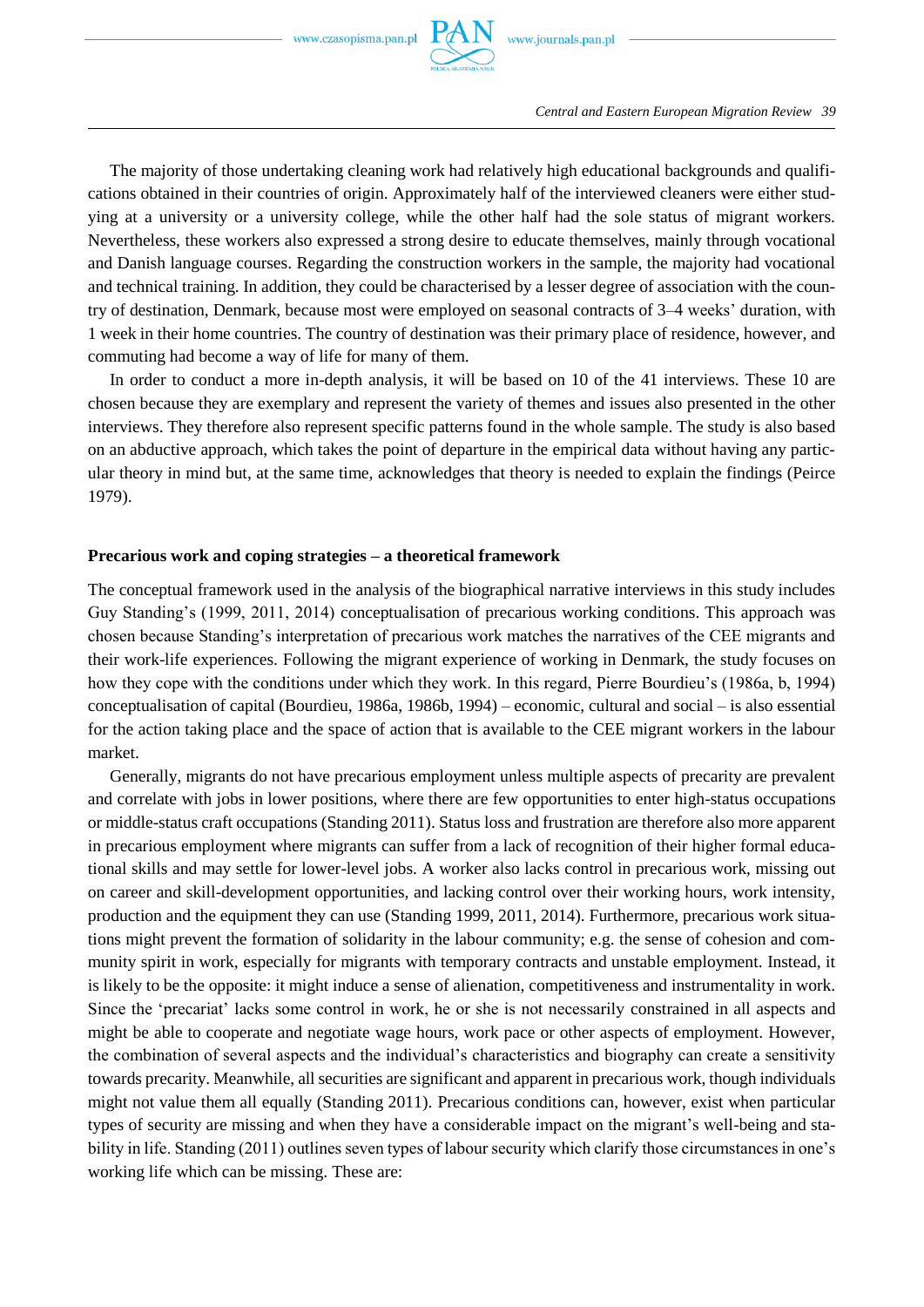- 1. *Labour market security* the possibility of obtaining an adequate income; at a macro level, this is summarised by government commitment to employees' 'full employment';
- 2. *Employment security* the protection against arbitrary dismissal, regulations on hiring and firing and the imposition of fines on employers who fail to adhere to rules, etc.;
- 3. *Job security* the ability to and possibilities of maintaining a niche in employment, plus barriers to skill dilutions, and opportunities for upward mobility in terms of status and income;
- 4. *Work security* protection against accidents and illness at work, restrictive health and safety regulations, limits on working time, night work and the lack of compensation for mishaps (accidents);
- 5. *Skill reproduction security* the opportunity to gain skills through apprenticeships, employment training and make use of one's competencies;
- 6. *Income security* the assurance of an adequate stable income, protected through wage machinery, wage indexation, comprehensive social security and progressive taxation to reduce inequality and supplement low incomes; and
- 7. *Representation security* having a collective voice in the labour market through, for example, independent trade unions and the right to strike (Standing 2011).

The seven types of labour security are expressed to varying degrees in the narratives of the migrant workers. However, in the analysis, it is particularly *employment, job, income and representation security* which are the most often expressed and which have a stronger effect on the workers' lives and how they cope with precarious working conditions.

How an employee deals with precarious working conditions depends on both the resources and the capital that s/he possesses and the social structure that is present. Capital is either the materialised or embodied form of resources that enable the individual to acquire a position in the social space (e.g. space of work). Pierre Bourdieu (1986a) described three distinct forms of capital that represent the immanent structures of the social world. Depending on the context, capital presents itself in three basic forms: *economic capital* – a material capital that can be converted to money and liquidity; *social capital*, which is intangible and made up of social responsibilities, connections or networks – although it can be converted into economic capital, and may be institutionalised in the form of social positions and statuses; and *cultural capital* – also an immaterial possession which can also be converted into economic capital and institutionalised in the form of educational qualifications. Finally, Bourdieu (1986b) talked about symbolic capital, formed by the recognition and legitimisation of economic, social and cultural capital. He argued that cultural capital could be acquired to different degrees, depending on the specific society and social class to which a person belongs. In relation to the conversion of capital, cultural capital transnationally is more opaque and makes the convertibility of capital in this way difficult because of its uneven distribution in different national contexts (Bourdieu 1994). One could say that some forms of capital 'travel' better than others due to different national contexts. This would be an indication of a system's reproductive character. A language skill, which has convertible value as a form of cultural capital, gives access to other resources but can take time to acquire ('or travel') in a new context.

Gender and ethnicity are also important markers of social positions that enable or restrict access to cultural, economic, social and symbolic capital. These forms of capital represent various resources that are mutually convertible, with the possibility of being transformed into symbolic capital or higher social positions (Bourdieu 1986a, b). A lack of symbolic or negative symbolic capital can lead to vulnerability in terms of symbolic violence; *inter alia*, this can be expressed through racialised, gendered and precarious labour conditions. When the conversion of capital is blocked, inequality and precarity are produced or maintained.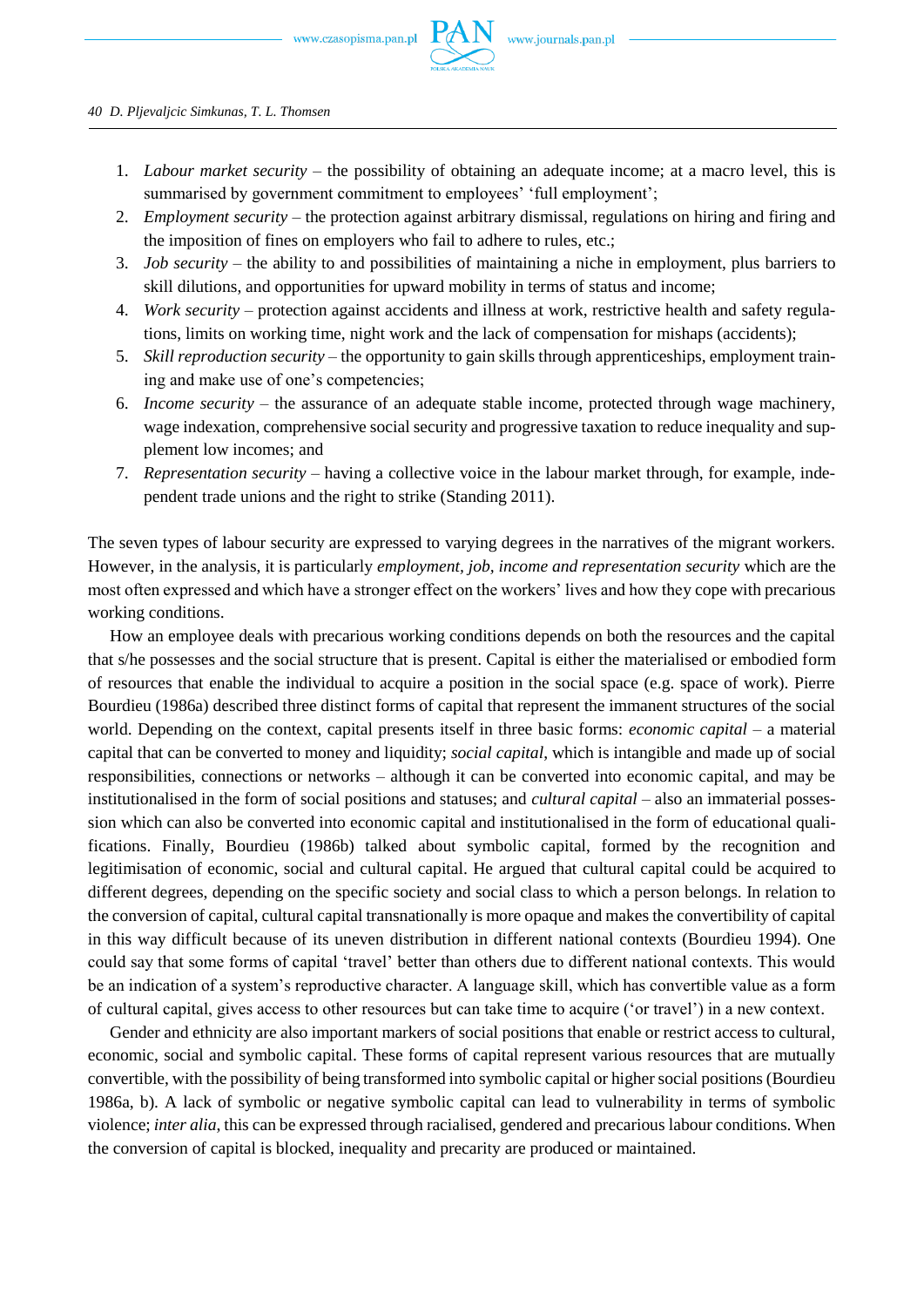

# *Experiences of precarious working conditions*

In the analysis of the CEE migrant workers' narratives, stories of precarity emerged in the form of low wages, high flexibility requirements and many hours of overtime, as well as competition, power struggles and a high turnover of workers. The narratives offer crucial experiences of precarious work and power struggles and represent the lack of security that is so characteristic of precarious conditions – or, rather, the lack of Standing's (2011) seven types of security previously discussed. Management strategies and actions towards precarity can be converted and institutionalised in innovative solutions, re-organisation in trade unions and a general focus on workers' struggles for better working conditions (Munck, Schierup and Delgado Wise 2011). The struggle for better work and accumulation of new educational and cultural skills are used to overcome insecurity and shaped by migrants' previous experiences of precarious work in their country of origin (Cazes, Nesporova and Office 2003; Castles 2015).

Construction and service work, including cleaning, has become increasingly deregulated and individualised in Europe in recent years, and this development will have greater significance because of the increasing number of job openings filled by migrants (Pajnik 2016; Pajnik and Anthias 2014). Migrant workers' wage levels have increased in line with this deregulation and with EU enlargement. The migrants' narratives in the study indicate that, in some jobs, wages are individually distributed and depend on how their employers and other workers feel that the individual migrant's capital, particularly social capital, has accumulated. Their narratives allude to an uneven distribution of wages created by the social context, where the individual's resources, abilities and social characteristics play a crucial role in their gaining higher economic capital. A search for this latter is, in some instances, seen to result in conflict between Polish workers in the construction industry. Dariusz (41 years old), a plumber who works in construction, expresses his feelings regarding the income insecurity:

*We have different pay levels in the construction company. If someone receives higher wages, people get jealous and someone always gets snitched on in front of the employer. The person who does something wrong would receive a scolding from the employer and no one would help him, and particularly not the one who snitched on him; he would feel better and be free from scolding. That is the big problem of Poles on construction sites and in other types of work.* 

As his interview extract reveals, Dariusz feels that the level of social capital is significant to his income security; he shows the interrelationship between Polish construction workers in precarious work conditions as they compete for better social positions, higher social capital and better pay. Although Dariusz's employment is regulated by Danish labour standards and employers' association, his salary is lower than 'the standard' in the construction industry and only 60 kroner (8 euros) per hour. His work is not illegal and he is hired by a Danish employer, but his lower salary affects Dariusz's situation and social status at work. Dariusz's other narratives, in which he expresses his fears of job loss, alienation and 'intra-group' conflicts allude to precarity in the social-work environment. In his narratives, the employer plays an executive role and is seen to promote certain migrants, who thus outrank others with lower social capital. Being employed as a posted worker, Dariusz is sent to work in all the Scandinavian countries, and due to the travelling between work in Denmark and Poland, Dariusz has a similar work-life balance to other construction workers, who have adopted this working life strategy for several years. Dariusz articulates the issues of how labour mobility encourages migrants to play the breadwinner role in the family and provide them with a seemingly stable family structure. This role and the economic situation together put pressure on the workers in terms of commitment and 'submission' to their work. The lack of income security in the construction industry and the competition for wages can also be explained by the marginalisation of Dariusz and other CEE workers based on their class and migrant status (Pajnik 2016). Here Dariusz recounts why some of the issues could be related to this: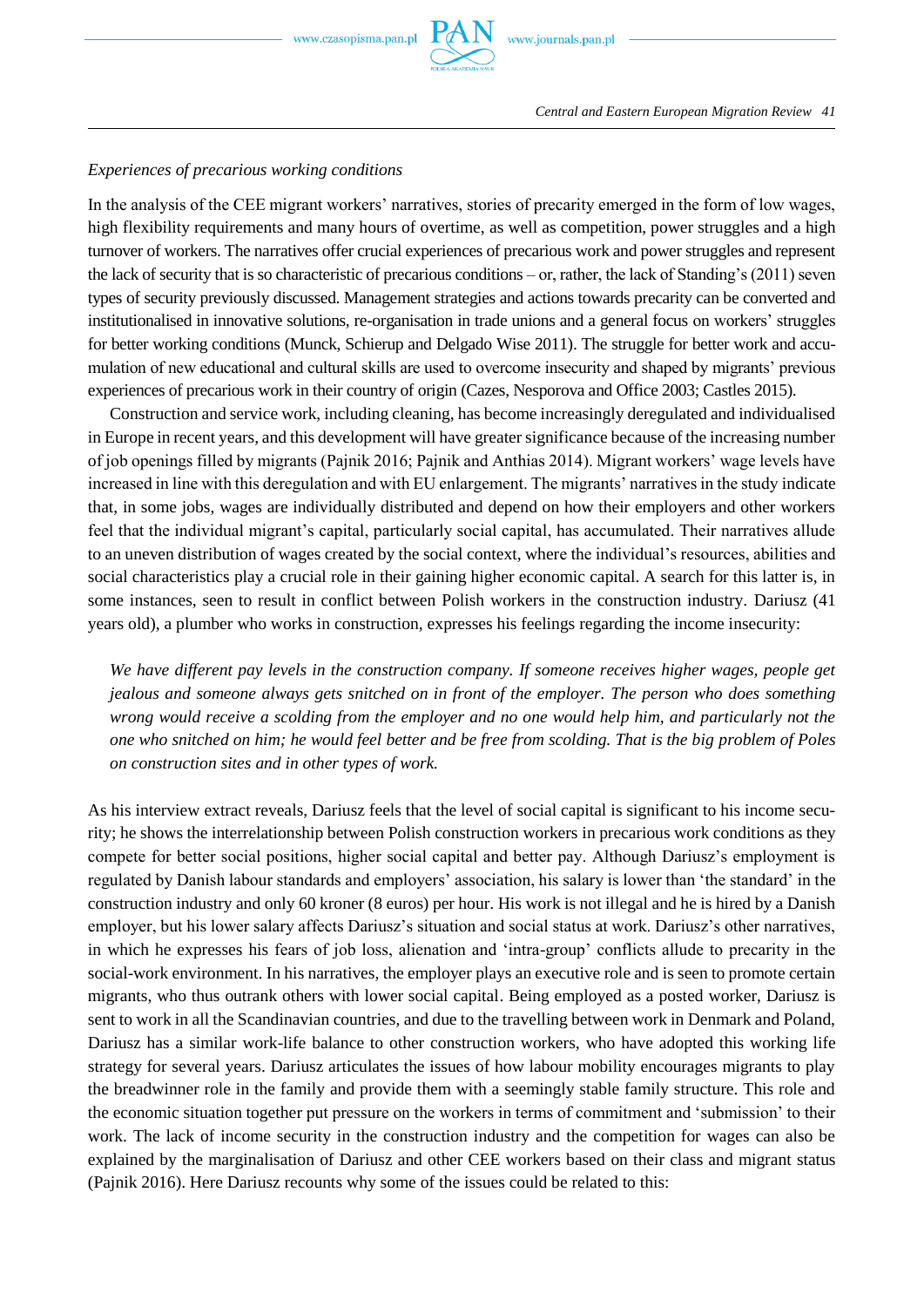

*42 D. Pljevaljcic Simkunas, T. L. Thomsen*

*I do not earn as much as a Danish worker but I still do the work because, after all, it is better than other work [in Poland]. We (or I) who work for less money are dependent on what the boss says and does, and on what is written on paper – for example, that this is the minimum wage and that's what we earn on paper – although it is not the truth.* 

The difference between the wage levels of Danish and CEE workers is here marked by less conflict than between Dariusz's co-ethnic relationships, but still as an unequal experience of work, because of the anticipated higher cultural capital of national workers. In general, statistics showed that male workers from Bulgaria, Lithuania and Romania, along with migrants from non-Western countries, who are between 20 and 59 years old, had a relatively low annual income of less than 225 000 Danish kroner or 30 178 euros (before tax) in 2016. Furthermore, the Danish authorities have suggested that work in the construction industry has become more competitive since EU enlargement due to 'unequal wages' and the presence of more posted workers in the construction industry; work precarity has thus become an issue (Arnholtz and Andersen 2016; Caro *et al*. 2015). Conversely, male workers from Poland placed themselves in the middle of the income distribution, with average earnings of 290 000 Danish kroner (38 896 euros). Although some of the Polish male workers experience income insecurity, the statistics above indicate that they are not the most economically disadvantaged group of workers. Furthermore, CEE women (Polish, Romanian, Lithuanian, etc.) are known to earn less than their male counterparts, with an average of approximately 210 000 Danish kroner or 28 166 euros (DST 2017), which means that the women, and particularly female cleaners, are less privileged economically. Ania, a 27-year-old Polish woman who lives with her family (husband and child) in Denmark, pointed out that her salary in a private cleaning company was meagre:

*The salary was, when compared with the work in horticulture, lower than 100 kroner (13 euros) per hour. But I was dependent on it, and had to make money because the season in horticulture was over and there was no longer any need for help, so I had to continue working in cleaning.*

Ania reveals that she had to continue the work due to her family situation in Denmark and her mother in Poland, whom she wanted to help financially. In her narratives, she also states that the financial insecurity was exacerbated by issues of employment insecurity and poor working conditions such as the lack of instruction and the exploitation of workers:

*If I was promised a day off, I never got it. If I planned on having just one weekend off, in the morning, I would receive a call that I had to meet up for work anyway. I never got the whole day off. It was quite awful conditions*.

In Standing's terminology, Ania's experiences here would imply that great deals of uncertainty in income and work security are taking place. Some of these issues were also followed up by the other cleaners in the sample, who were tied by the odd working hours and felt pressured by their employer to go to work. In an interview with a young Polish couple in their early 30s, it became apparent that income insecurity is sometimes followed by job insecurity and largely affects CEE workers in the cleaning industry. The male worker, Karol, is 32 and has had employment in the cleaning, manufacturing and construction industries. His quote below demonstrates that economic uncertainty in the cleaning industry has a significant impact on a household and a family's living conditions if the workers get fired from their jobs in Denmark or do not receive their salaries: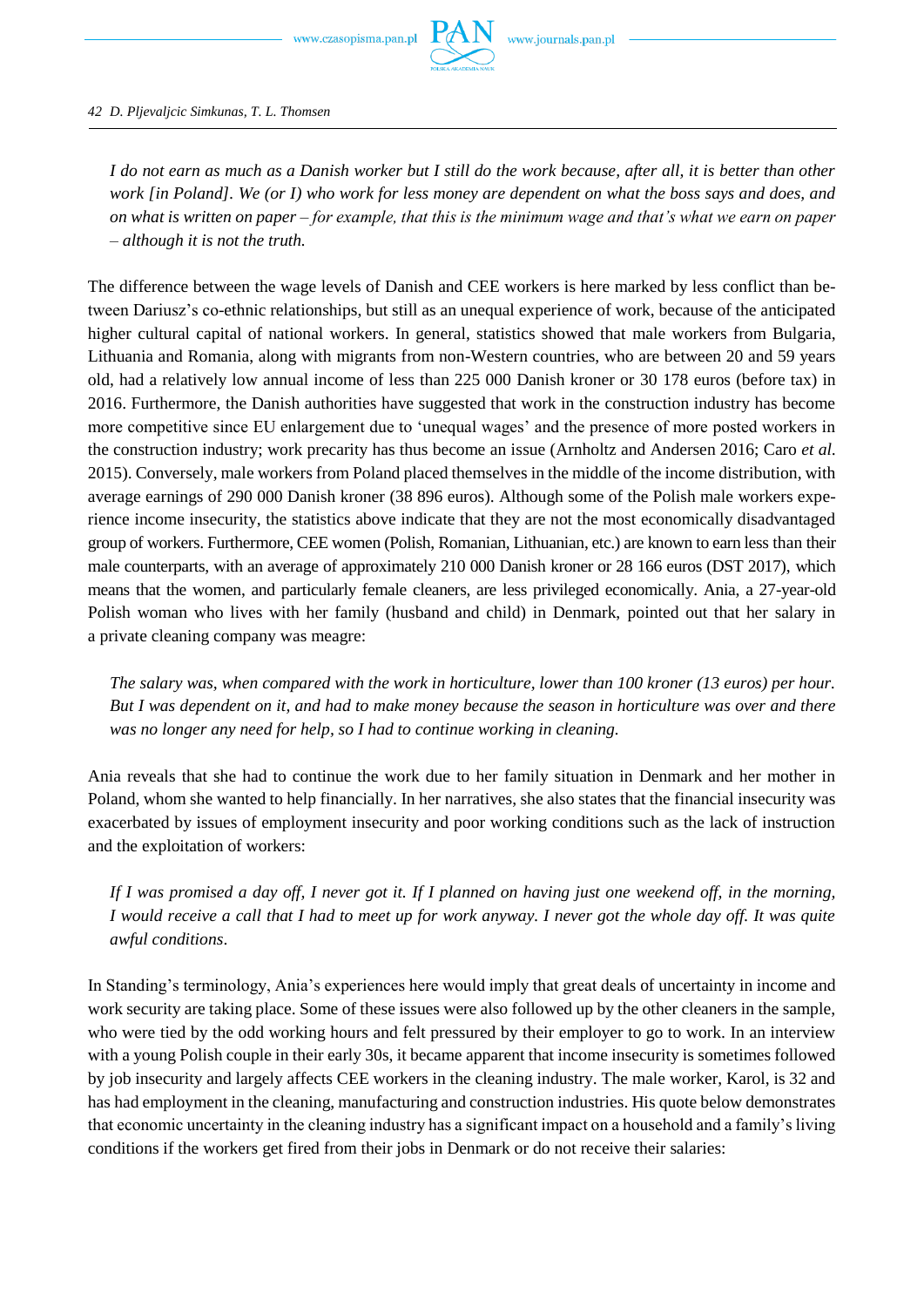

*Central and Eastern European Migration Review 43*

*If the worker has a loan in Poland – let's say he owes 1 million Danish kroner – and he suddenly becomes unemployed in Denmark, he and his family do not have anything to live on. So that's why they, as people generally say, 'lick the arse' of their employer, in order not to get fired from the job. And someone always gossips about the other to the boss (...). The migrant workers live at the expense of the lives of other migrant workers. Well, you know what I mean, right? They sell themselves and become slaves to their bosses at work.* 

Although Karol and Daria talked about other migrants' general experiences of precarity, not only caused by work itself but by the families' general dependency on a stable income, they suggested that their living situation meant that they were more predisposed to precarious work in terms of job insecurity based on 'slave-like working conditions' and 'lower-class work'. The notion of class has become indirectly important for Daria and Karol because they are both highly educated and have tried, in different ways, to deal with labour precarity through knowledge, trade union membership, further education and the use of close Danish friends who have helped them in their precarious working situations. In the study, many workers had already secured themselves financially through unemployment benefits or trade unions. However, the road to either getting benefits or becoming a member of a trade union is not necessarily with the 'endorsement' of the employer, as 31-year-old Katarzyna from Poland, who had worked in hotel cleaning for nearly five years, explained:

*In the beginning, when we had to sign contracts, we had conversations with our employer. When my employer asked me if I was a union member, I answered 'Yes', because I confused it with my unemployment benefits. He made big eyes, sighed and said: 'Which one?'. So I got the impression that he would be unhappy with me being a unionist. Then I said: 'Stop, stop, I meant a member of an unemployment fund' and he did like this [exhales deeply]…*

She speaks here about when she received her employment contract and about her employer's reactions to the issue of her representational security. The policy of flexicurity – which is a combination of flexibility and security in the Danish labour market model – allows the employer to hire and fire employees due to high numerical flexibility and cyclical fluctuations in the economy. However, employees are permitted to protect themselves against these conditions through the use of unemployment insurance and with the help of trade unions, especially if the worker is fired unjustly or illegally. Like Katarzyna, Daria also mentions the importance of acquiring membership of a trade union and how it influenced her relationship with her employer, who eventually fired her because she had requested better work conditions. Daria talks, below, about the lack of employment security in cleaning jobs for both of them and about how Karol was fired from the cleaning company where they both worked:

When we came back from Poland, Karol was dismissed without us knowing why. Yes, and then [there] *began to be problems for both of us. (…) Because I had too much contact with the union I was no longer a pleasant employee, so she had to get rid of me somehow. While she could not do away with me legally, she got rid of Karol; that was the most likely the reason for his dismissal.*

In the above quote, the couple are recounting an episode in which a trade union was involved, and which was personally directed against Karol. The latter subsequently received threats and allegations of bad workmanship, even though this could not be proved by the management of the private cleaning company. Daria and Karol also believe, like some of the other interviewed workers in the sample, that Polish workers who are more prone to 'run for the money', engage in too much overtime, put up with poor treatment and live in fear of being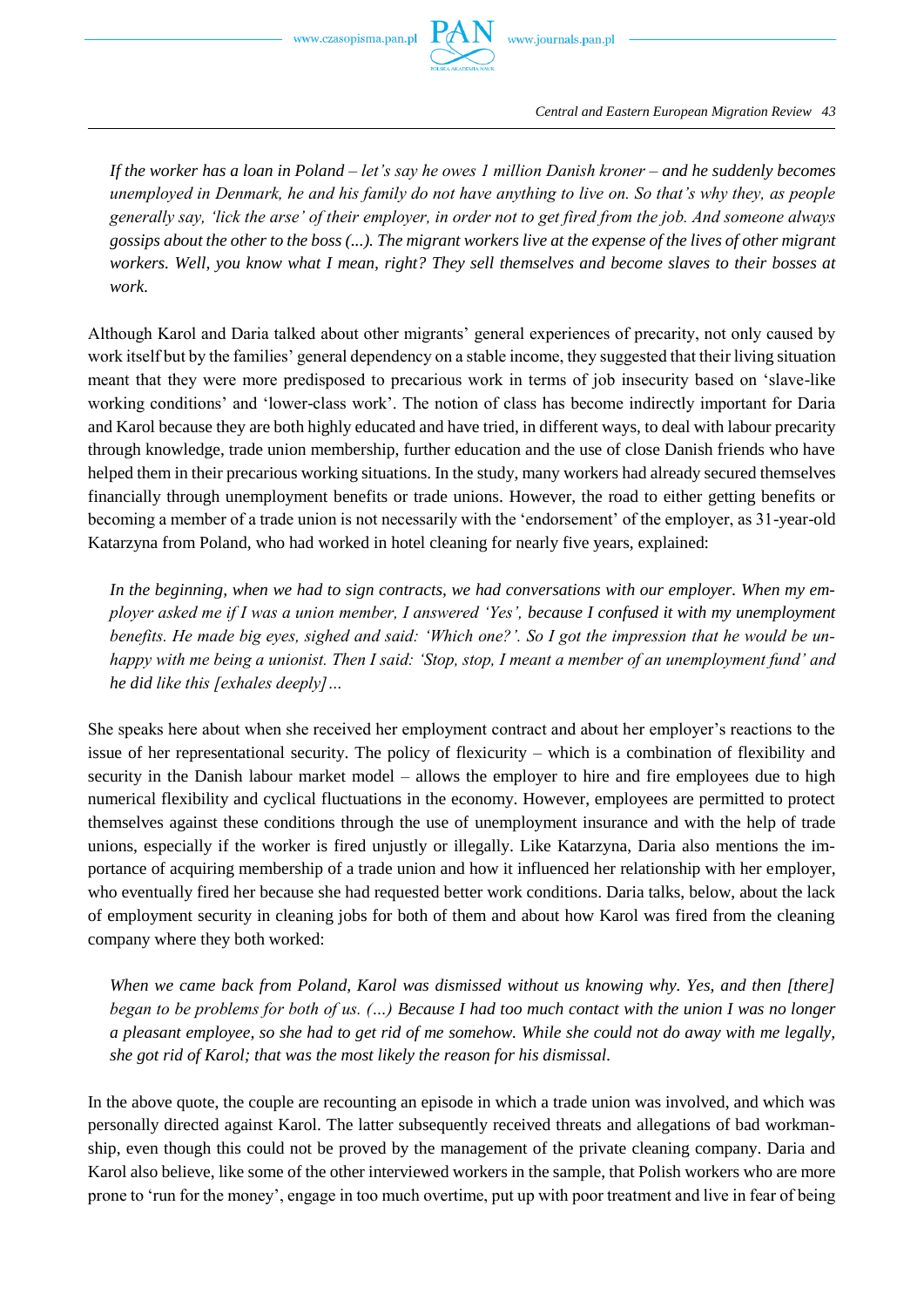

#### *44 D. Pljevaljcic Simkunas, T. L. Thomsen*

sacked. They are therefore more vulnerable in precarious work situations. Karolina, a female Polish cleaner aged 42, shares similar views about what precarious work conditions mean for CEE migrant workers. Below, she talks about her husband's work as a welder in a private company. The precarity of the situation creates a feeling of anxiety for the workers, who fear being sacked if they do not work overtime. Karolina said that Danish workers are in less precarious situation than the Poles:

*The Danish workers make weekend plans and work does not get in the way, unless they really want to go to work on a Saturday. But Poles... I think they are more afraid of losing their job. (...) So when my husband heard that there was no more overtime and about long meetings at the office and that they needed to fire 20 people, he became really nervous and immediately worried that he may be fired again.*

Overtime and weekend work are an individual choice, but some migrant workers may feel the company's survival to be 'their responsibility' and feel pressured to take on more overtime and weekend work in order to avoid being replaced, subcontracted or dismissed (Bernstein 1986). In the above case, Karolina also refers to younger trainees, new employees, Polish workers and other CEE migrants who work in the company. The social categories of the workers' employment statuses, age, ethnicity and gender expose the individuals to precarity (Standing 2011); this applies particularly, for example, to younger and more inexperienced CEE workers who have temporary employment contracts. Fixed-term contracts may, therefore, provide more security for migrants and be of decisive importance for workers who seek permanent residence in Denmark.

This part of the analysis, in particular, addresses the importance of the social and economic aspects of precarity that apply to both industries, due to the low wages, high job turnover, replacements, part-time nature of the work, need for availability (flexibility) and many overtime hours involved in both sectors. The analysis shows that precarious working conditions include power struggles and unequal wage levels. Intra-group conflicts are particularly pronounced in places where migrant workers experience a greater degree of rivalry between co-ethnics, and in segmented work occupations and workplaces in the cleaning industry (Thörnquist 2015). The experiences are rooted in general income and employment insecurity and how it affects CEE workers. There is also considerable variation between migrants who manage to generate the capital necessary to overcome the precarious work conditions of low wages, high job turnover, replacements, part-time nature, need for availability and extensive overtime hours.

This study indicates that job insecurity can be a concern for cleaners who are reliant on the work as their primary source of income. However, their lack of employment and job security and plans to become full-time workers can motivate them to improve their work conditions and gain representational security (support from a trade union). Conversely, construction workers who are employed on seasonal and temporary contracts and who simultaneously feel underpaid in their work, lack employment and income security (Standing 2011). Some of these struggles are aggravated by the separation of a family between two countries, where the workers have to manage a transnational working and family life. The following section addresses how migrants cope with such precarious working conditions.

# *Coping with precarious working conditions*

The ways in which migrant workers deal with the precarious working conditions in cleaning and construction work are influenced by their past experiences, life plans and life chances in Denmark. Here, the relationship between life chances and life planning determines how different life situations are handled (Thomsen 2006). Working life is rarely completely separate from an individual's family and spare time, and individuals mostly try to create a mutual relationship (or attempt to create coherence) between them (Hoerning 2006). In this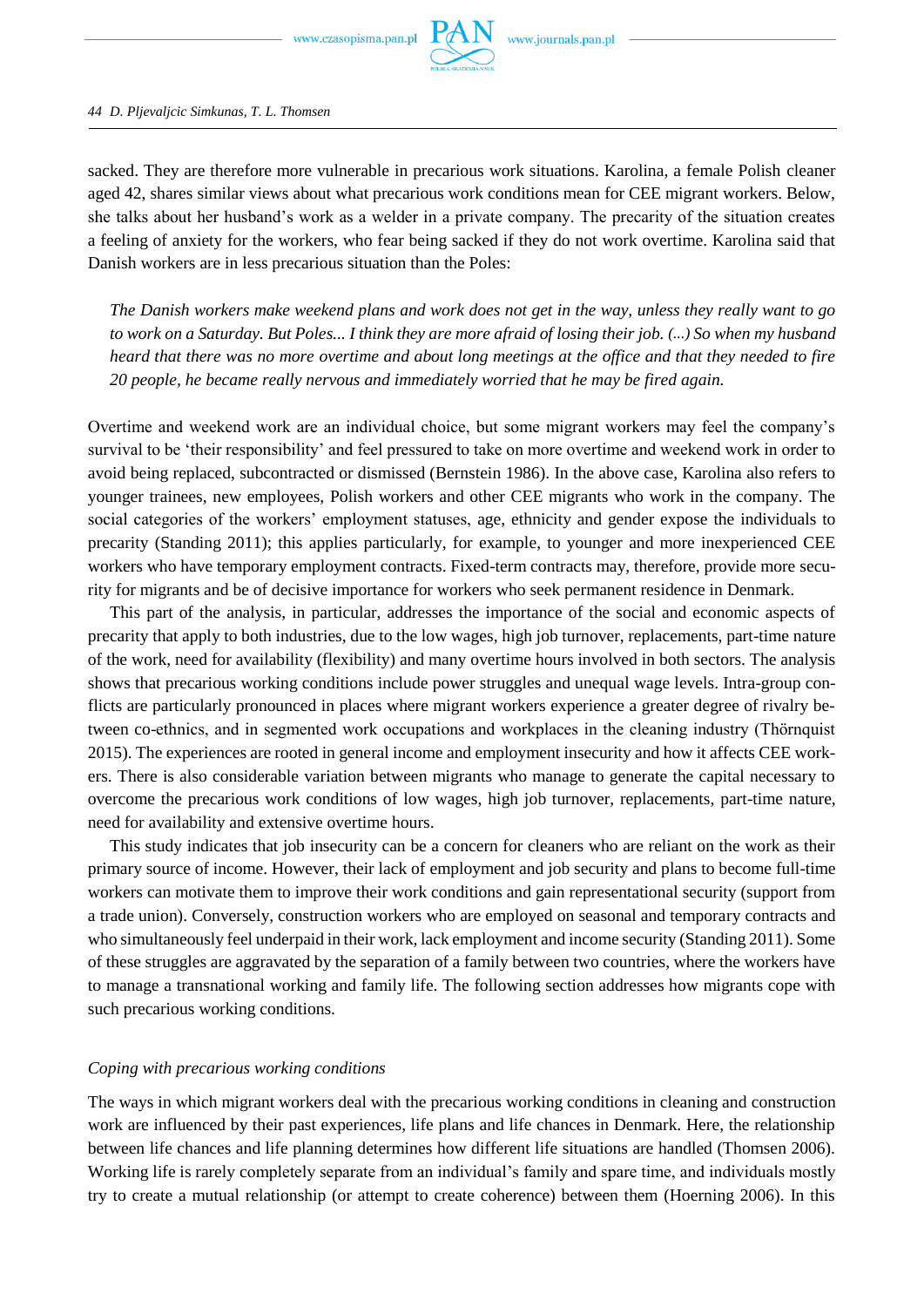

context, it is crucial to consider which type of capital the individual worker possesses and to what extent it can be transmitted into a Danish context. If there is a lack of opportunity to convey capital (cultural, social and economic) in the labour market, the precarious working conditions are more likely to be accepted as a fact of working life. For example, 29-year-old Agnieszka, a single woman from Poland who works in the cleaning sector, explained the situation thus:

*But then again you can get used to some conditions. It is true. In the house that I lived in before, we were 16 people altogether... Yes, and we only had two kitchens and a bathroom. It was pretty hard-core. But I could adapt to the circumstances... So I think that people can adapt regardless of the situation. Similarly, I believe it is the same for the work conditions. No matter what the work is like, if you really want it, you can do it.*

Accepting the conditions you face, as Agnieszka showed above, can be seen as a pragmatic way of dealing with the available opportunities, regardless of the type of work involved. In this way, Agnieszka's particular work conditions also reflect the individual's ability to adapt, deal with precarity and maintain a life plan. Agnieszka further states that: 'Cleaning work does not always allow you to plan your spare time. If something comes up at work, you have to be there to help. There is no one forcing you, but there's this unwritten rule that if there is work, we all have to help each other, right?'. In the narrative extract, she also describes how mutual understanding and social responsibility helps the cleaning staff deal with their insecurity in the work environment. An acceptance of overtime, fast-paced or weekend work and other flexible working hours, including night shifts, may sometimes be the only option to maintain any kind of job, particularly those like Agnieszka's job in cleaning.

Some of the CEE workers have stable social relationships with their co-ethnics and help each other in terms of access to work and of job retention – which is important for both cleaners and construction workers. Bourdieu (1986b) said that social capital, gained through a social network, plays a crucial role and can be both qualifying and limiting in relation to what options are available when sustaining and managing a job. Florin, a 26-year-old male Romanian cleaner, considered how social networks can play a role in dealing with hard and demanding work:

*And of course, in the beginning, I had to work a lot, because I did not know if I could keep my job, because it's really hard, because you have to prove that you are really fast at cleaning, and I believe that my sister really had to kick my arse the first time I worked in the hotel. I helped her last summer for a day because she had too many rooms to clean, and then she told me that I also have to be really quick if I am to manage cleaning work.*

Florin's narrative shows which resources and criteria are required to handle the fast pace of work in cleaning jobs, especially in hotels. He gained knowledge about the working conditions through his sister, who helped him to attain the resources relevant to this type of work. According to Florin, CEE workers who are unable to keep up the pace in cleaning work are the most at risk of being fired. This issue is significant for how Florin understands his working conditions and deals with the high amount of pressure. To maintain a job and income, social capital is relevant as it enables workers to help each other out in critical situations, especially within the family. Pawel, a 36-year-old Polish male construction worker, has a slightly different approach to work pressure and working hours, and how he makes use of his employment opportunities: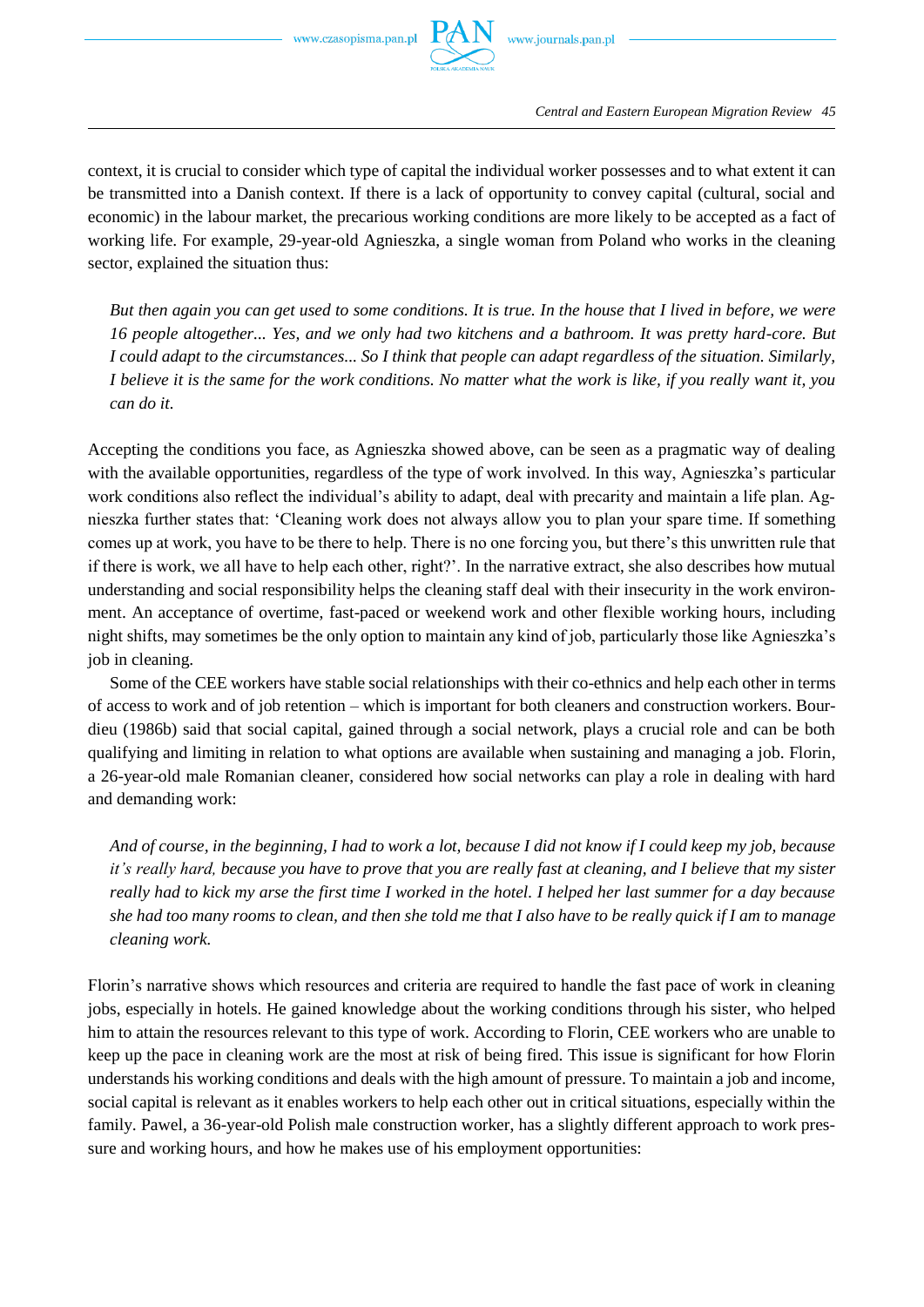

*46 D. Pljevaljcic Simkunas, T. L. Thomsen*

*I work 12 hours every day for 18 days but I have 10 or 12 days off, and my boss... How should I say that? My boss takes advantage of the situation that I have the opportunity to work longer, faster but not cheaper. I get 170 kroner (23 euros) per hour as do the Danes. (…) However all of that suits me very well because I can work 18 days and then go back for a week and a half. Because I have more time to spend with my family than I had when I worked in Poland, I am pleased with the arrangement.*

Despite the long working hours and his constant availability to his employer, Pawel also states that he uses the working conditions to his advantage, and simultaneously maintains a loyal social relationship with his employer – a relationship which allows him to become an empowered craftsman in his field. This particular aspect can be difficult to achieve in cleaning work, where there is high unemployment and job insecurity, as Daria and Karol referred to earlier. Their coping strategy was based on their gaining useful knowledge about the work conditions and social rights of workers in Denmark. The acquisition of cultural capital happens when some of the workers become aware and recognise that they are subject to unusual or precarious working conditions when compared with Danish workers and want, therefore, to be considered as equal workers. Daria, from Poland, who is 30 and the mother of a small child, stated:

*I joined the union and it began to interest me because I knew there was something wrong. I could simply tell, because I could see how the others worked. While we ran around daily in jumpers wet with sweat... because you had to run around to get everything done, right… I had to carry 10 full bags of garbage daily, even though I was pregnant. I had said to my employer that I would come back after my maternity leave, but only if she would change my working hours, because I could not... I did not have anyone whom I could leave my child with, so it could not be earlier than 7 in the morning. (…) I also got a warning about being fired.*

Daria's way of handling the increased rate of work, physically demanding conditions with low occupational safety, was to gain knowledge about workers' general rights – for example, to be on maternity leave and to have the right to slow down the rate of work. In fact, motherhood and having children is one of the gendered inequality factors in the labour market (Cevea 2016; Ollus 2016), where migrant women in particular lack collective agreements and are more exposed to a high degree of uncertainty in their employment in cleaning. For construction workers, like Pawel, or for CEE posted workers who commute between work and their country of residence, family is a segregated part of everyday life. This means that some of the construction workers can keep their family and working lives separate, more than permanently resident migrants working in the field of cleaning – and especially women with children. The lack of recognition of their rights as mothers who need to adjust their working hours can be seen as harassment in the workplace by the employer. This is partly because they are no longer considered to be part of a flexible workforce due to their motherhood engagement.

Acquiring language skills is, in many respects, essential for the attainment of cultural capital (Bourdieu 1986a) and crucial when dealing with the type of precarity (threats of firing) mentioned above. Cultural capital can be essential for the migrant workers dealing with employment insecurity in cleaning, as Daria explains:

*There were many ways to learn Danish. Wherever I was, I read, for example, some rules or something. If I did not know, I had to ask. I asked a Dane at work, for example, 'Look, how does this work here? For example, this rule here?'. Yes, it was like that for me too, so... And the more I knew, the safer I felt in relation to work and society... because I believe that knowledge has the most significant value.*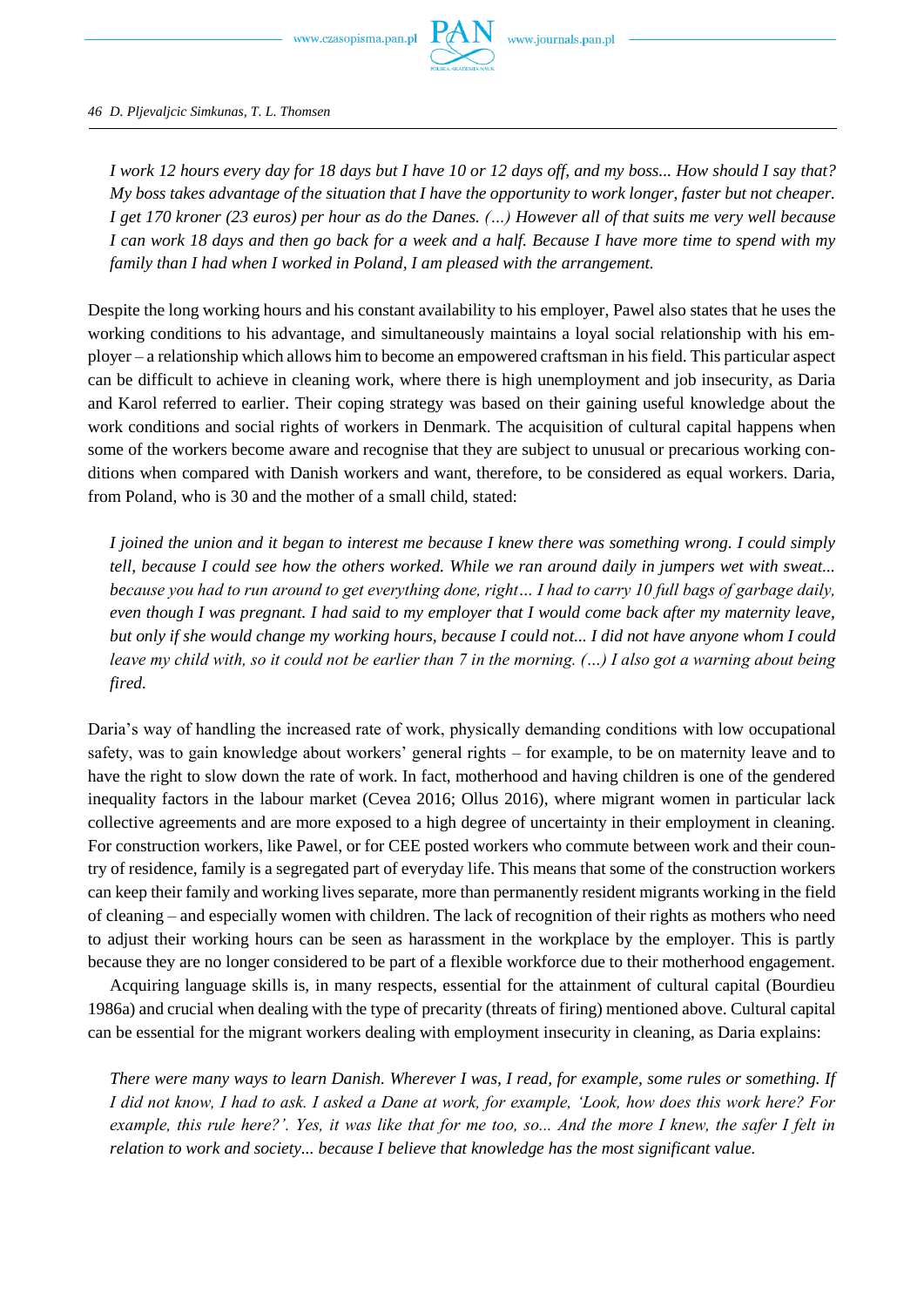

Knowledge and information are essential tools for participating on equal terms in the labour market (Standing 2011). In this context, one finds a pattern in which both cultural capital and the length of stay in the country are of great importance for how labour migrants become aware of other work conditions in the destination country. Cultural capital is an essential factor for the migrant's ability to apply an appropriate strategy in response to the conditions to which he or she is exposed. The level of capital is crucial to whether the individual migrant worker uses either an adaptation strategy or a reaction strategy (Berry 2005) as a way of coping with precarity. The former strategy is characterised by adapting to the conditions available, whereas the latter is built on striving for equal treatment and recognition. Dealing with precarious working conditions by using adequate resources and capital depends not only on a single factor but on the interaction of several factors, where there is a certain degree of unpredictability in terms of the migrant's working conditions. In this case, it is difficult to generalise about work, gender, ethnicity or other social factors. Some of the most dominant stories of cleaning workers suggest that they felt more stressed and worn down than construction workers. However, the latter stated that their long working hours are also physically hard in the long term. Both cleaners and construction workers experience employment insecurity or the fear of being fired, which due to the pressure or fear also induces an increased pace of work. Furthermore, cleaners, in particular, mentioned that their jobs are in danger if they improve their cultural capital by gaining more knowledge, becoming members of trade unions (obtaining representational security), learning the Danish language and taking on further education. The greater accessibility of these ways of acquiring social and cultural capital for migrant cleaners, when compared with the narratives of the construction workers, makes it clear that this factor has a substantial impact on the many dismissals of CEE workers in the cleaning industry. Furthermore, the analysis indicates that migrant workers in the cleaning sector are more prone to precarious working conditions than those in construction. This difference could be linked to gender in the two sectors and to the type of work performed in cleaning.

# **Concluding discussion**

Based on the interviewees' experiences of employment relations in the cleaning and construction industries in Denmark, a clear pattern emerges of the migrants' dependency on others in order to maintain their employment and income. This dependency creates an unequal balance of power between the CEE migrant workers and the employer in either industry. The power relations are expressed through how much influence a worker has on wages, working conditions, occupational and representational security and opportunities for advancement. The occurrence of these conditions in work also corresponds to work precarity as conceptualised by Standing (2011). Precarity can be observed in the narratives of migrants but is mostly related to hierarchy in the workplace and particularly in processes of negotiation (Watson 2003) between employers and migrant workers. However, if the negotiations implied that the migrant workers had gained increased cultural and social capital – more knowledge about the Danish labour market system, Danish language skills and union representation – the workers were seen as posing a threat to the 'work relationship hierarchy'. Cleaners, notably, reported experiencing situations where they were fired soon after their employer became aware that they had signed up for membership in a trade union. Participants in the study have generally indicated that the relationship between the employer and migrant is more 'balanced' if their employer has an ethnic-Danish background, compared to relationships with co-ethnic employers. However, this aspect is also outlined regarding the problematic 'power struggle' between the migrant workers themselves, where some workers accuse others of 'sucking up to the boss' or 'engaging in slave-like behaviour'. In this case, a stronger ethnic hierarchy arises in the workplace and causes power struggles, if the workers are keen to improve their position and create a greater guarantee of employment and job security by applying a reaction strategy to cope with precarious working conditions. This study has shown that CEE migrants sought to 'balance out' any unequal relationships by drawing on their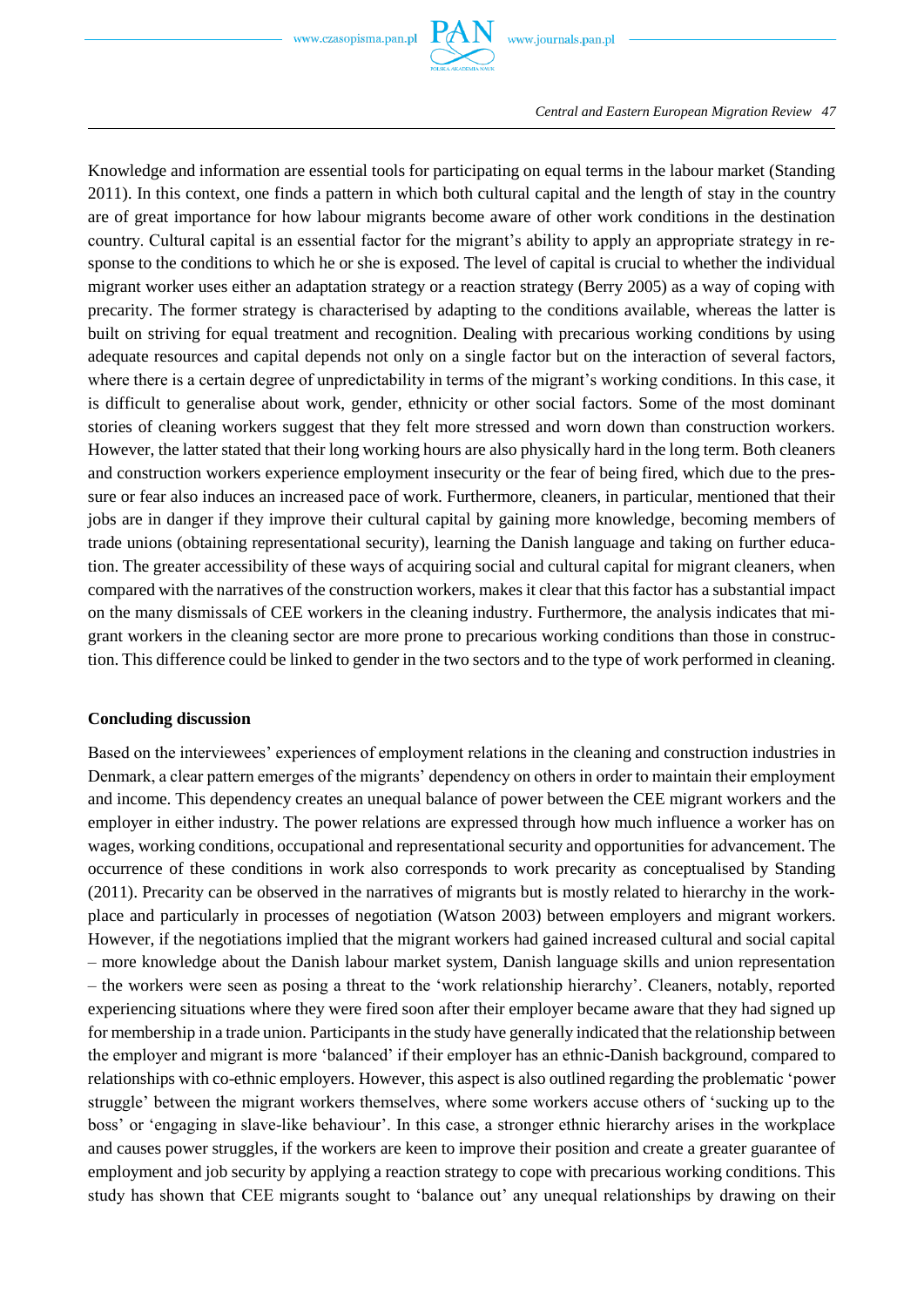

#### *48 D. Pljevaljcic Simkunas, T. L. Thomsen*

resources and looking for other jobs that offered higher wages, better working conditions, occupational security, representational security and generally more opportunities.

Social capital plays a crucial role in accumulating those resources and other forms of capital (economic and cultural) which the individual can obtain in a given context. Regarding the importance of social networks and how reliable they are, it makes a difference whether a network is limited to the migrant's own ethnic group and/or also includes a network of different ethnic groups (Agnitsch, Flora and Ryan 2006; Putnam 2000), in particular Danes, in this case. The narratives of the labour migrants also reproduced the fact that the relationship with the employer and the working culture of the country can give rise to experiences of inclusion in a society through cleaning and construction work. Here, social relations play a crucial role in the migrants' overall well-being and sense of employment security. Research suggests that social interaction between migrants and national workers is limited by segregation within, and lack of daily interaction outside, the workplace, as well as migrants' social characteristics such as age, gender, ethnicity, social position and length of stay (Gsir 2014). One important factor seems to be the degree of migrants' isolation or integration in the workplace and how precarious work conditions can enhance the effects of isolation and *vice versa*.

Precarious working conditions amplify power struggles for better wages, especially if there is an opportunity to earn a better wage than in the migrants' countries of origin. Denmark has markedly higher salaries compared to the wage levels in CEE countries (OECD 2017). The higher wage level is regarded as a gain at the beginning of the migrants' experience but, over time, as the acquisition of knowledge about Danish conditions and labour laws, increases the migrants struggle for higher wages and symbolic capital or recognition (Bourdieu 1986a). Furthermore, research shows that CEE migrants increasingly experience discrimination, negative stereotyping and disqualification of their skills in the labour markets of other European countries (Alberti *et al*. 2013; Anderson *et al*. 2006; Ciupijus 2011). These factors are crucial to the experience of precarious work and the individual migrant's coping strategies. The narratives in this study contribute new knowledge on labour migrants' working lives and how they cope with precarity. They also show that there is a need to strengthen efforts to improve migrants' working conditions and ensure their social mobility and equality by strengthening their coping strategies and possibilities to make use of their social and cultural capital which, in this study, has been shown to prevent some aspects of work precarity. Research needs to pay more attention to already 'established' coping mechanisms of migrant employees in order to gain a nuanced insight into what precarity is and how it varies according to the sector or type of industry. Generally, the patterns in the migrants' narratives indicated that the cleaners are more exposed to social conflicts, exploitation and lay-offs in their working environment than the construction workers. On the basis of these experiences, both cleaners and construction workers were able to prevent different work precarities having a substantial effect on their overall well-being, over a more-extended period.

# **Funding**

The study was funded by The Danish Working Environment Research Fund – Danish Working Environment Authority.

## **Conflict of interest statement**

No potential conflict of interest was reported by the authors.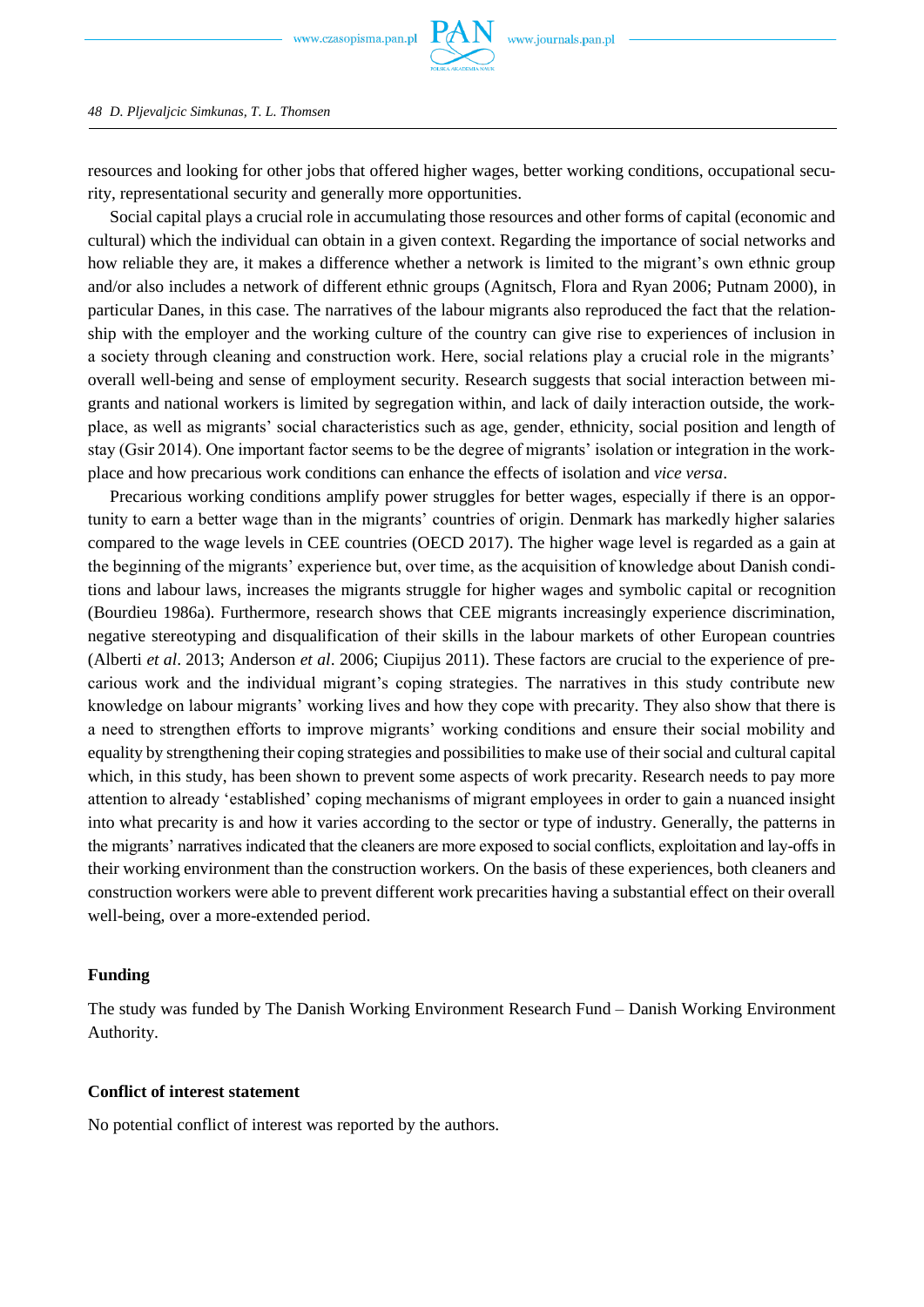# **ORCID IDs**

Doris Pljevaljcic Simkunas **iD** https://orcid.org/0000-0002-9557-3877 Trine Lund Thomsen **b** https://orcid.org/0000-0002-4308-7244

### **References**

- Agnitsch K., Flora J., Ryan V. (2006). Bonding and Bridging Social Capital: The Interactive Effects on Community Action. *Community Development* 37(1): 36–51.
- Alberti G., Holgate J., Tapia M. (2013). Organising Migrants As Workers or As Migrant Workers? Intersectionality, Trade Unions and Precarious Work. *The International Journal of Human Resource Management* 24(22): 4132–4148.
- Andersen S. K., Felbo-Kolding J. (2013). *Danske Virksomheders Brug af Østeuropæisk Arbejdskraft*. Copenhagen: Copenhagen University, FAOS. Online: http://faos.ku.dk/pdf/boger-og-rapporter/2013/Danske\_vir ksomheders brug af steurop isk arbejdskraft.pdf (accessed: 17 October 2018).
- Anderson B., Ruhs M., Rogaly B., Spencer S. (2006). *Fair Enough? Central and East European Migrants in Low-Wage Employment in the UK*. COMPAS Project Report. Oxford: University of Oxford.
- Arnholtz J., Andersen S. K. (2016). *Udenlandske Virksomheder og Udstationerede Arbejdstagere i Bygge- og Anlægsbranchen*. Copenhagen: University of Copenhagen, FAOS.
- Arnholtz J., Hansen N. W. (2013). Labour Market Specific Institutions and the Working Conditions of Labour Migrants: The Case of Polish Migrant Labour in the Danish Labour Market. *Economic and Industrial Democracy* 34(3): 401–422.
- Bernstein D. (1986). The Subcontracting of Cleaning Work: A Case in the Casualisation of Labour. *The Sociological Review* 34(2): 396–422.
- Berry J. W. (2005). Acculturation: Living Successfully in Two Cultures. *International Journal of Intercultural Relations* 29(6): 697–712.
- Black R., Engbersen G., Okólski M., Pantîru C. (2010). *A Continent Moving West? EU Enlargement and Labour Migration from Central and Eastern Europe.* Amsterdam: Amsterdam University Press.
- Bourdieu P. (1986a). *Distinction: A Social Critique of the Judgement of Taste*. London: Routledge.
- Bourdieu P. (1986b). The Forms of Capital, in: J. Richardson (ed.), *Handbook of Theory and Research for the Sociology of Education*, pp. 214–258. New York: Greenwood.
- Bourdieu P. (1994). *Raisons Pratiques. Sur la Théorie de l'Action.* Paris: Seuil.
- Broughton A., Green M., Rickard C., Swift S., Eichhorst W., Tobsch V., Tros F. (2016). *Precarious Employment in Europe: Patterns, Trends and Policy Strategies.* Brussels: European Parliament Directorate General for Internal Policies.
- Bryman A. (2016). *Social Research Methods.* Oxford: Oxford University Press.
- Burrell K. (ed.) (2009). *Polish Migration to the UK in the 'New' European Union: After 2004*. Burlington, VT: Ashgate.
- Caro E., Berntsen L., Lillie N., Wagner I. (2015). Posted Migration and Segregation in the European Construction Sector. *Journal of Ethnic and Migration Studies* 41(10): 1600–1620.
- Caspersen N. (2008). Intragroup Divisions in Ethnic Conflicts: From Popular Grievances to Power Struggles. *Nationalism and Ethnic Politics* 14(2): 239–265.
- Castles S. (2015). Migration, Precarious Work, and Rights: Historical and Current Perspectives, in: C. Schierup, R. Munck, B. Likic-Brboric, A. Neergaard (eds), *Migration, Precarity, and Global Governance: Challenges and Opportunities for Labour*, pp. 46–67. Oxford: Oxford University Press.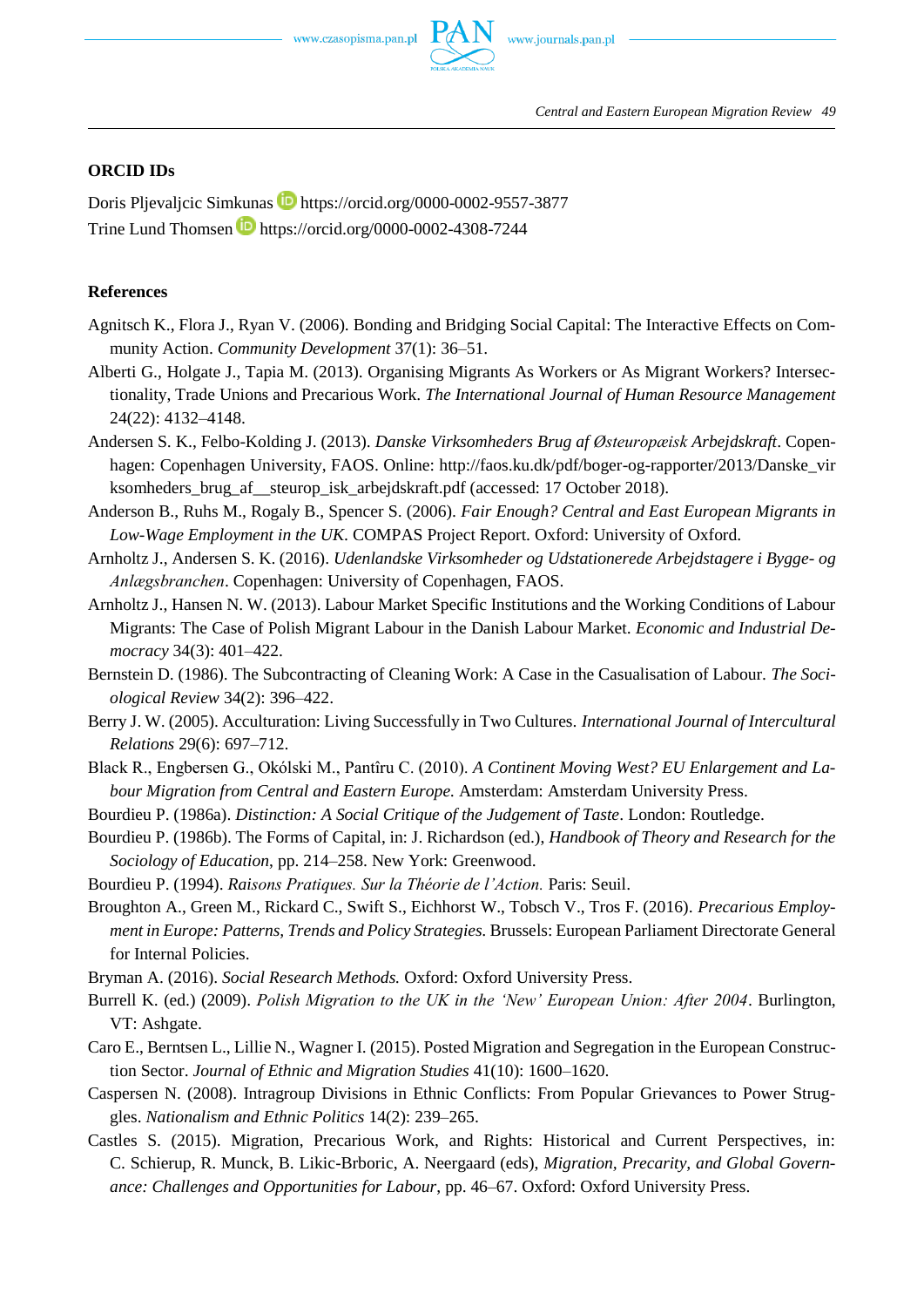

*50 D. Pljevaljcic Simkunas, T. L. Thomsen*

- Cazes S., Nesporova A., Office I. L. (2003). *Labour Markets in Transition: Balancing Flexibility and Security in Central and Eastern Europe.* Geneva: International Labour Office.
- Cevea (2016). *The Gender-Segregated Labour Market*. Tænketanken, Sundhedskartellet, FOA, SL OG Dansk Socialrådgiver forening. Online: https://cevea.dk/filer/dokumenter/analyser/Det\_koensopdelte\_arbejdsmar ked endelig.pdf (accessed: 19 July 2018).
- Ciupijus Z. (2011). Mobile Central and Eastern Europeans in Britain: Successful European Union Citizens and Disadvantaged Labour Migrants? *Work, Employment & Society* 25(3): 540–550.
- Crenshaw K. (1989). Demarginalizing the Intersection of Race and Sex: A Black Feminist Critique of Antidiscrimination Doctrine, Feminist Theory and Antiracist Politics. *University of Chicago Legal Forum* 1(8): 139–167.
- Doogan K. (2009). *New Capitalism?* Cambridge: Polity Press.
- Doogan K. (2015). Precarity: Minority Condition or Majority Experience?, in: D. della Porta (ed.), *The New Social Division Making and Unmaking Precariousness*, pp. 43–62. Basingstoke: Palgrave.
- DST (2017). *Indvandrere i Danmark 2017*. Copenhagen: Danmarks Statistik.
- DST (2018). *Østeuropæiske Indvandrere er i Beskæftigelse i Næsten Lige så høj Grad Som Eesteuropæere*. Online: https://www.dst.dk/Site/Dst/Udgivelser/nyt/GetAnalyse.aspx?cid=30609 (accessed: 19 July 2018).
- Gsir S. (2014). *Social Interactions Between Immigrants and Host Country Populations: A Country-of-Origin Perspective*. INTERACT Research Report 2014/02. Florence: European University Institute.
- Hoerning E. M. (2006). Fra Biografisk Metoder til Biografiforskning. *Dansk Sociologi* 12(3): 117–125.
- Hviid K., Flyvholm M. A. (2010). *Udenlandsk Arbejdskraft i Norden: Sammenfatning af Landerapporter fra Forprojektet til Nordisk Ministerråds Globaliseringsprojekt*. København: Nordisk Ministerråd.
- Kalleberg A. L. (2011). *Good Jobs, Bad Jobs: The Rise of Polarized and Precarious Employment Systems in the United States, 1970s to 2000s.* New York: Russell Sage Foundation.
- Lewis H., Dwyer P., Hodkinson S., Waite L. (2015). Hyper-Precarious Lives. *Progress in Human Geography* 39(5): 580–600.
- Lichtenberg E., Juul J. S. (2016). *Danskernes Arbejdsmiljø. Kvinder er Mere Udsat for Cikane på Jobbet*. Copenhagen: Arbejderbevægelsens Erhvervsråd.
- Massey D. S., Durand J., Pren K. A. (2016). The Precarious Position of Latino Immigrants in the United States. *The Annals of the American Academy of Political and Social Science* 666(1): 91–109.
- McDowell L. (2015). Class, Gender, and Space: Scale and the Production of Difference and Inequality, in: B. Anderson, V. Hughes (eds), *Citizenship and Its Others*, pp. 184–190. Basingstoke: Palgrave Macmillan.
- McDowell L., Batnitzky A., Dyer S. (2009). Precarious Work and Economic Migration: Emerging Immigrant Divisions of Labour in Greater London's Service Sector. *International Journal of Urban and Regional Research* 33(1): 3–25.
- McKay S., Jefferys S., Paraksevopoulou A., Keles J. (2012). *Study on Precarious Work and Social Rights.* London: London Metropolitan University, Working Lives Research Institute.
- Munck R., Schierup C., Delgado Wise R. (2011). Migration, Work, and Citizenship in the New World Order. *Globalizations* 8(3): 249–260.
- Neilson B., Rossiter N. (2008). Precarity As a Political Concept or Fordism As Exception. *Theory, Culture & Society* 25(7–8): 51–72.
- OECD (2017). *Average Wages (Indicator)*, doi: 10.1787/cc3e1387-en (accessed: 28 February 2017).
- Ollus N. (2016). Forced Flexibility and Exploitation: Experiences of Migrant Workers in the Cleaning Industry. *Nordic Journal of Working Life Studies* 6(1): 25–45.
- Pajnik M. (2016). 'Wasted Precariat': Migrant Work in European Societies. *Progress in Development Studies* (2): 159–172.